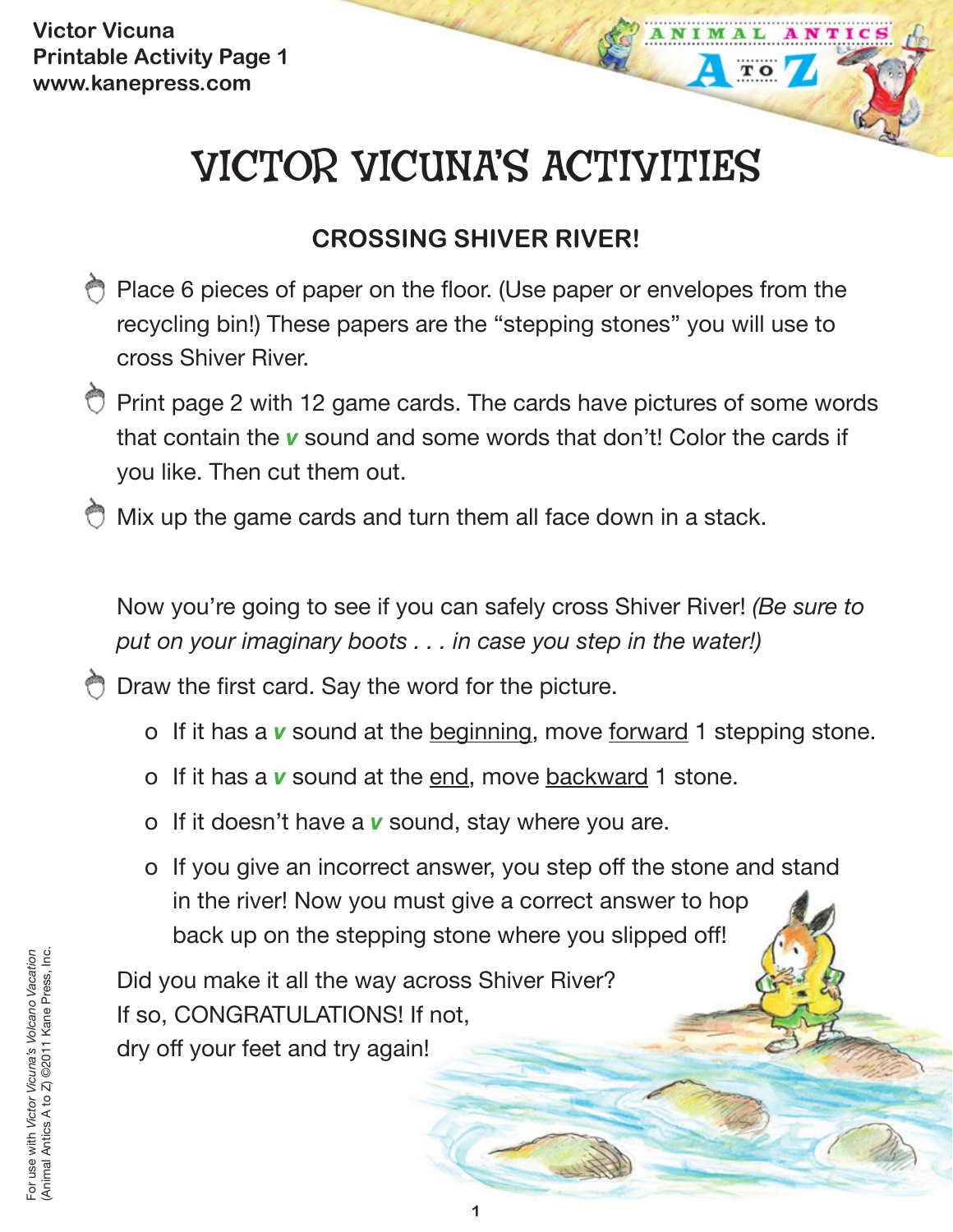**Victor Vicuna Printable Activity Page 2 www.kanepress.com**

**For use with CROSSING SHIVER RIVER!**



 $T$  O

4

(Pictures: vase, vest, tree, five, violin, vulture, valentine, turtle, stove, vine, zipper, vegetables)

For use with Victor Vicuna's Volcano Vacation<br>(Animal Antics A to Z) ©2011 Kane Press, Inc. For use with *Victor Vicuna's Volcano Vacation* (Animal Antics A to Z) ©2011 Kane Press, Inc.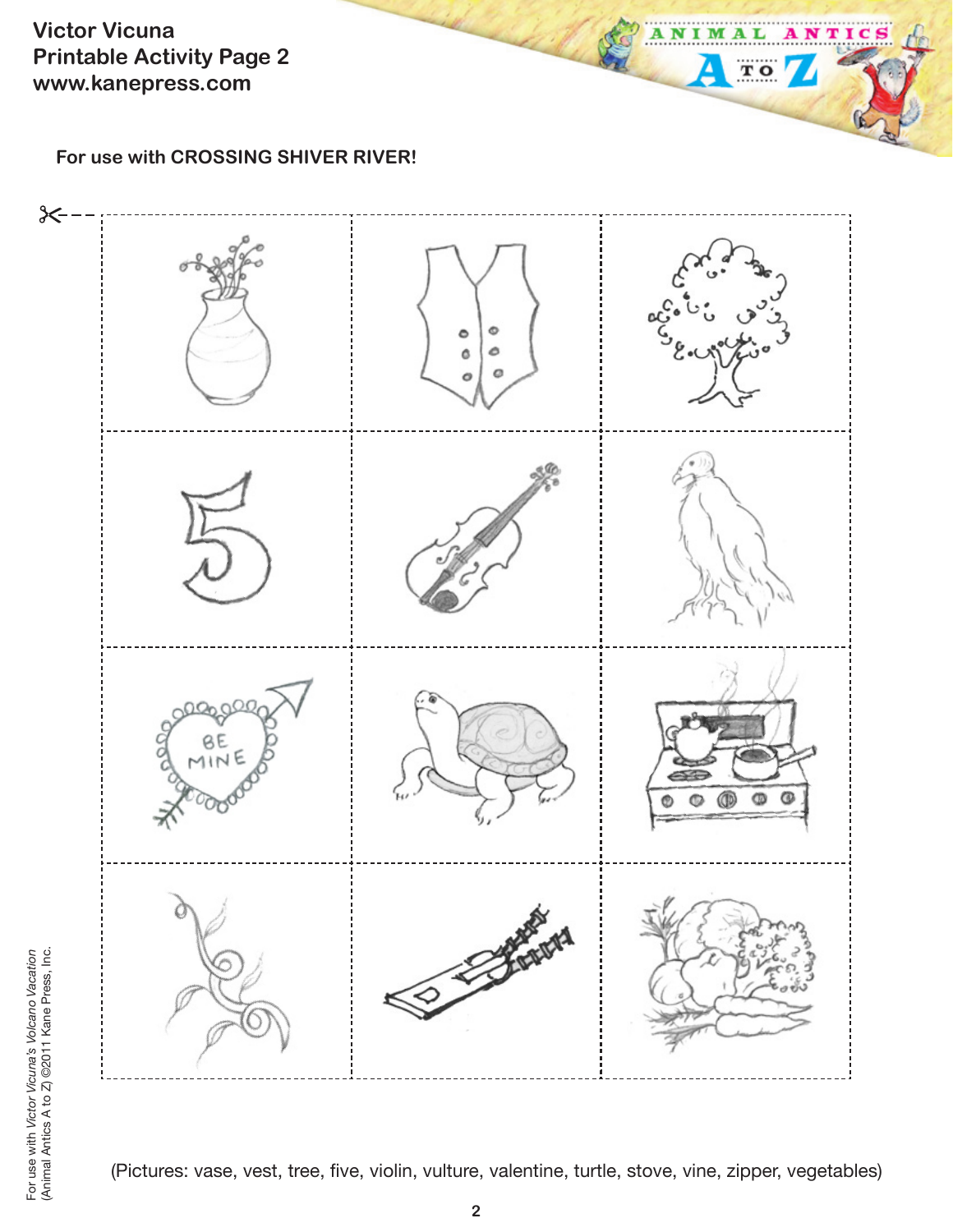**Victor Vicuna Printable Activity Page 3 www.kanepress.com**

## **VICTOR VICUNA'S VACATION PHOTO ALBUM**

 $T$  O

- Print page 4, **Victor Vicuna's Vacation Photo Album**. You will see pictures Victor's mom took of Victor, his dad, Nevva Moore, and Verna Aardvark. You will also see pictures of some of the exciting places Victor's family visited on their vacation!
- Pretend you are Victor Vicuna. Dictate or write descriptions of each of the pictures on the lines below each one.
- Now share your album with a friend. Tell your friend about each of the pictures your mom took on your vacation!

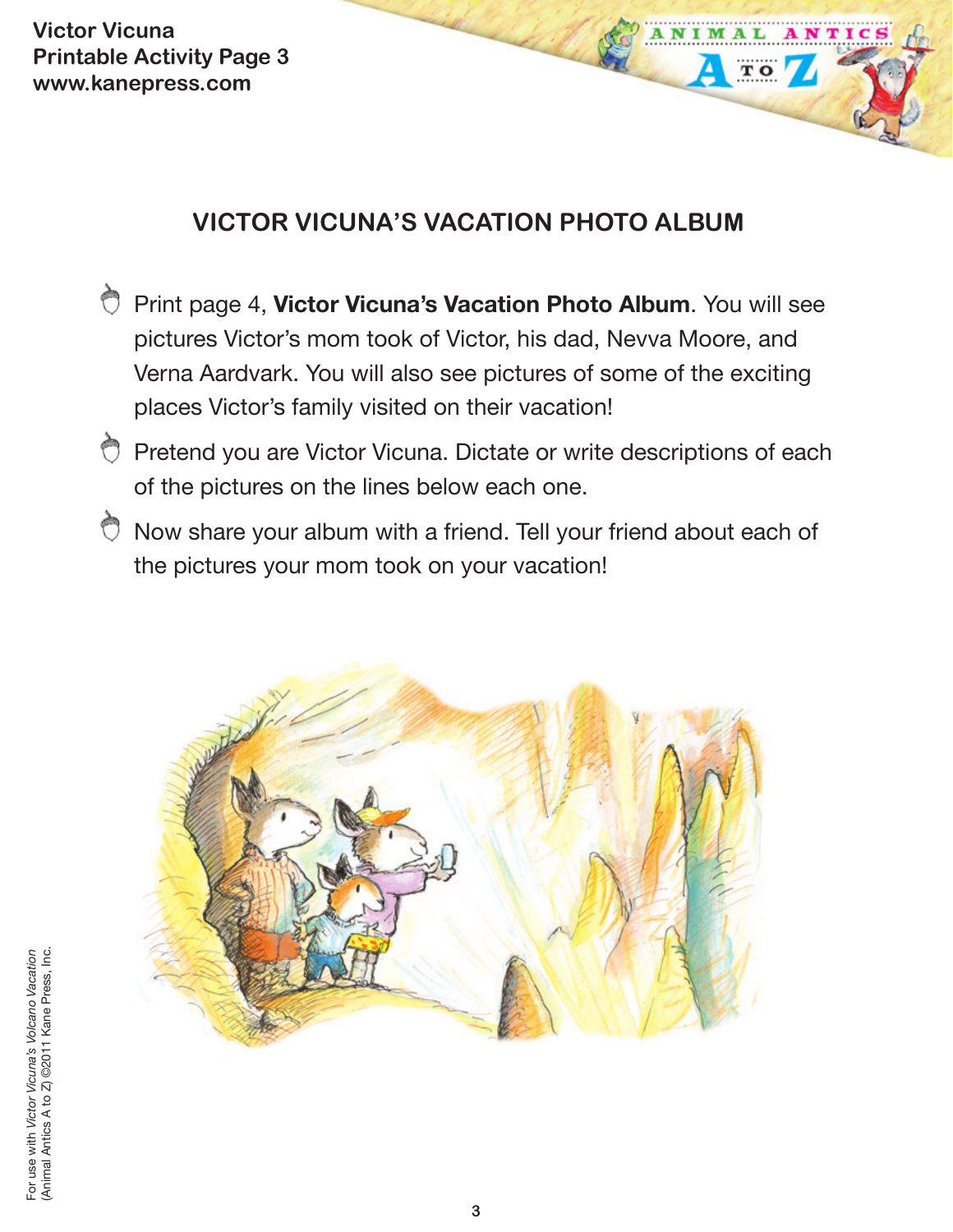**Victor Vicuna Printable Activity Page 4 www.kanepress.com**

### **For use with VICTOR VICUNA'S VACATION PHOTO ALBUM!**





ANIM

≙

A L

 $\overline{\mathbf{T}}$  O

NTIC